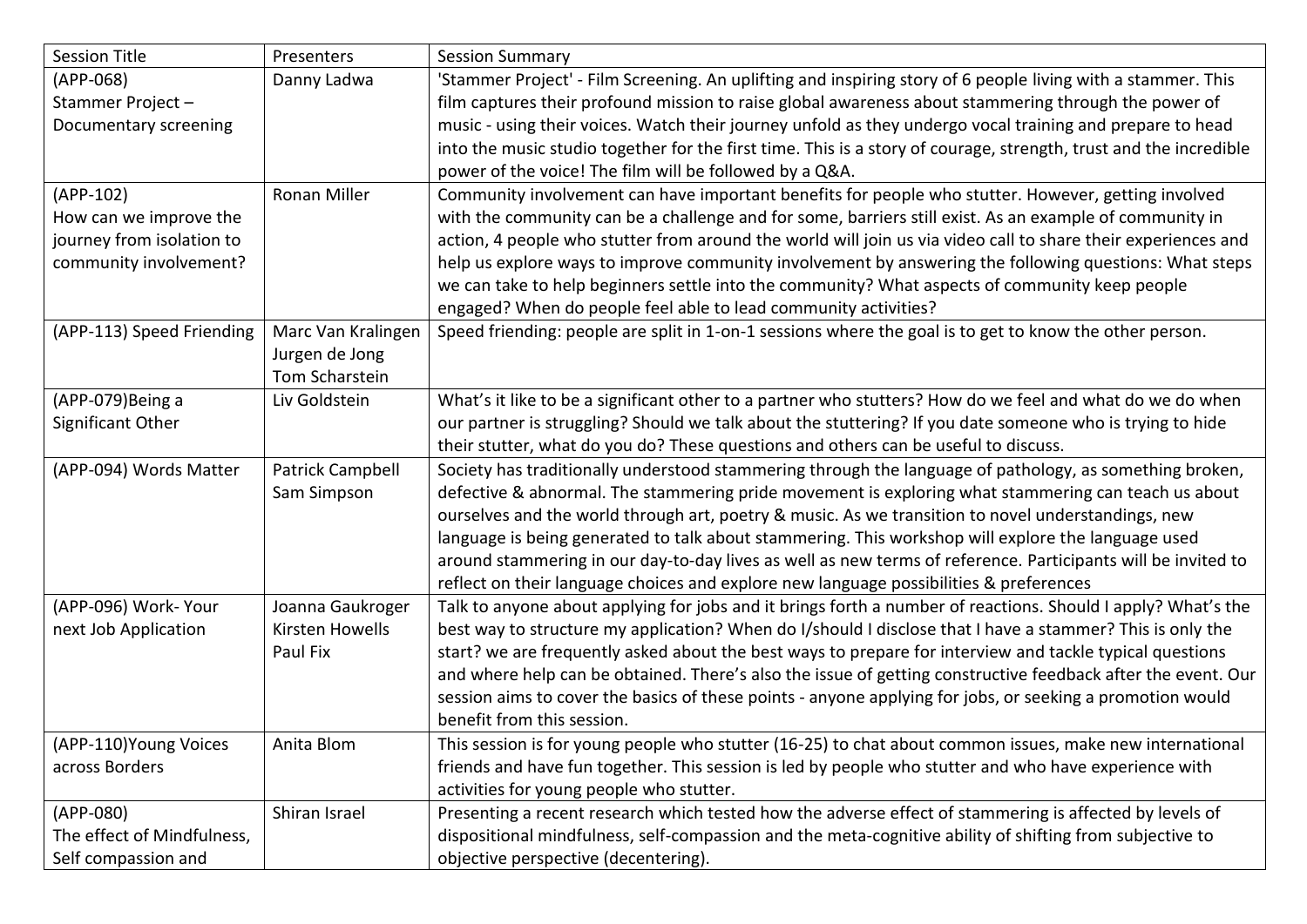| Decentering on the<br>experience of stuttering                                                                                                             |                          |                                                                                                                                                                                                                                                                                                                                                                                                                                                                                                                                                                                                                                |
|------------------------------------------------------------------------------------------------------------------------------------------------------------|--------------------------|--------------------------------------------------------------------------------------------------------------------------------------------------------------------------------------------------------------------------------------------------------------------------------------------------------------------------------------------------------------------------------------------------------------------------------------------------------------------------------------------------------------------------------------------------------------------------------------------------------------------------------|
|                                                                                                                                                            |                          |                                                                                                                                                                                                                                                                                                                                                                                                                                                                                                                                                                                                                                |
| $(APP-120)$<br>How embracing my<br>stammer as a teacher has<br>changed my life.                                                                            | <b>Bhupinder Purewal</b> | This talk will be about how I embraced my stammer as a primary school teacher. For most of my life -<br>including my training year as a teacher - I tried to hide my stammer and felt shame when I stammered in<br>front of others. After finishing my qualifying year, I started my own support group for stammerers called<br>Coventry Stammerers. Talking to people in the stammering community made me feel confident enough to<br>embrace my stammer when teaching. I now talk about my stammer openly with the pupils and staff I meet.<br>This talk will end with a question-and-answer session.                        |
| $(APP-133)$<br>Help needed - what is<br>important for young<br>people who stammer?                                                                         | Jennifer Roche           | am a Speech and Language Therapist developing a research study to explore the preferred outcomes for<br>young people who stammer. I want to know about what people who stammer value as good outcomes,<br>rather than what SLTs or researchers judge are. In this session I will share what I have found in the research<br>but I would really like to gather your feedback on how helpful that is and what is missing. Your feedback will<br>define the research aims and objectives so that the research can be carried out with, rather than for, the<br>stammering community.                                              |
| $(APP-103)$<br>A Creative Workshop from<br>My Percussive Lips                                                                                              | Jonathan Hunter          | The workshop will allow participants the freedom to play, to discover, to learn and more importantly to<br>have fun! This is a physical workshop with creative exercises looking at relationships, communication,<br>narrative and storytelling. No activities are compulsory, but participants will be encouraged to "try out" at<br>their own speed and level. Activities will be delivered with a sensitivity to the group. At the start/end of the<br>workshop, Jonathan will share where the activities and themes are inspired, and share the trajectory of the<br>project, "My Percussive Lips" and its growth in 2023. |
| (APP-087)<br>The Action for<br><b>Stammering Children(ASC)</b><br>youth panel - past,<br>present and future                                                | Mike Scott               | The ASC youth panel has now been running for more than six years. This session will discuss the northern<br>element, the work planned and that has been done along with how to get involved with future projects.                                                                                                                                                                                                                                                                                                                                                                                                              |
| (APP-137)<br>'Stories Beyond Words'<br>workshop - exploring<br>collaborative video editing<br>approaches to reclaiming<br>pride in non-normative<br>voices | Cathy Soreny             |                                                                                                                                                                                                                                                                                                                                                                                                                                                                                                                                                                                                                                |
| $(APP-126)$<br><b>Exploring stammering</b><br>through performance art.                                                                                     | <b>Bob Adams</b>         | Learn a variety of performance art skills (including mask work and juggling), new approaches to<br>communication skills and the power of the group, in this lively, engaging and thought provoking workshop                                                                                                                                                                                                                                                                                                                                                                                                                    |